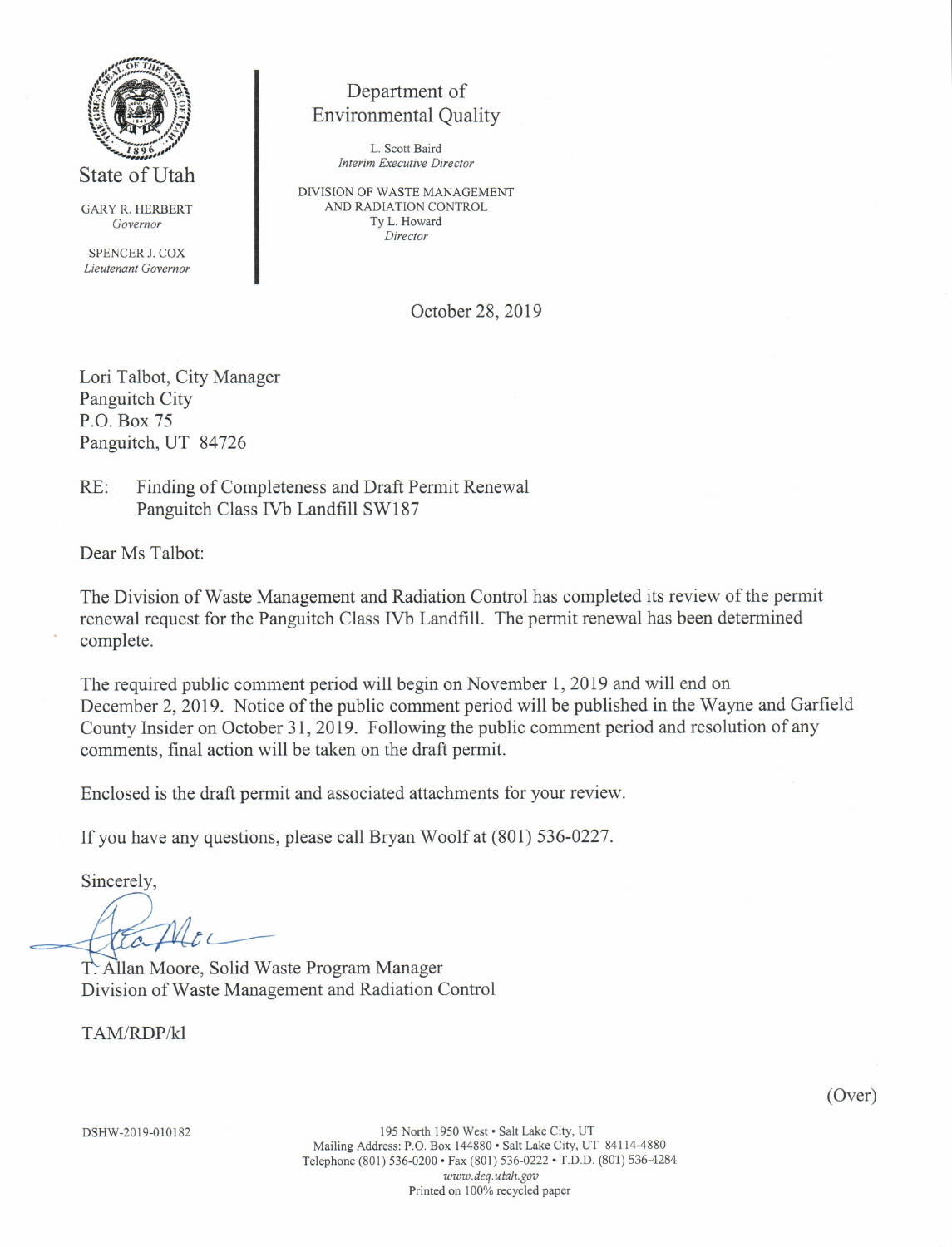- Enclosures: Draft Permit (DSHW-2019-010521) Attachment #1 (DSHW-2019-011471) Attachment #2 (DSHW-2019-011473) Attachment #3 (DSHW-2019-011475) Attachment #1 (DSHW-2019-011477)
- c: Dr. David Blodgett, Health Officer, Southwest Utah Public Health Department Gary House, Deputy Director, Southwest Utah Public Health Department Jeremy Roberts, Environmental Health Director, Southwest Utah Public Health Department Paul Wright, P.E., DEQ District Engineer

 $\overline{\phantom{a}}$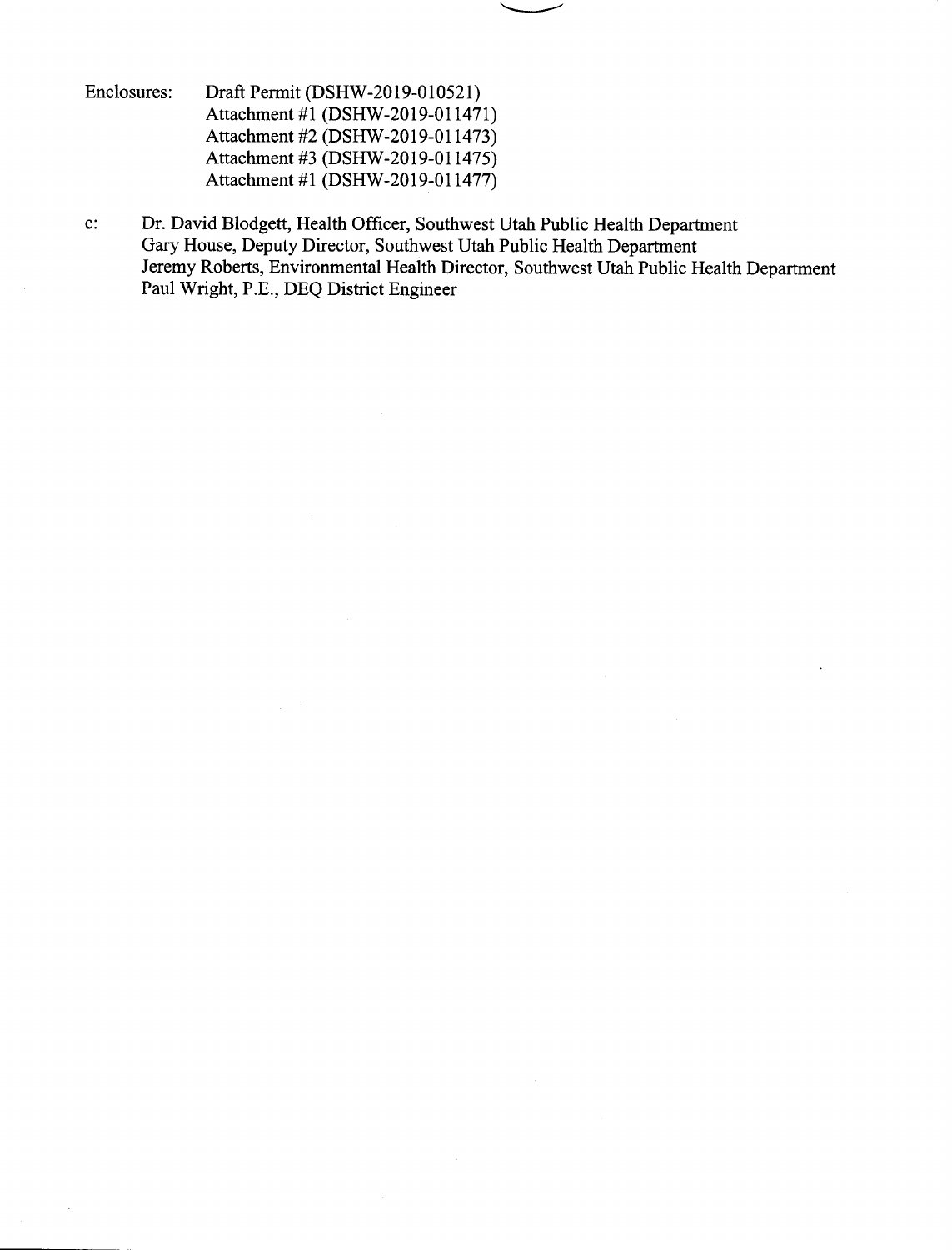## UTAH DIVISION OF WASTE MANAGEMENT AND RADIATION CONTROL SOLID WASTE LANDFILL PERMIT

#### CLASS IVb SOLD WASTE PERMIT

#### PANGUITCH CITY LANDFILL

Pursuant to the provisions of the Utah Solid and Hazardous Waste Act, Title 19, Chapter 6, Part 1, Utah Code Annotated (Utah Code Ann.) (the Act) and the Utah Solid Waste Permitting and Management Rules, Utah Administrative Code R315-301 through 320 adopted thereunder, a Permit is issued to

Panguitch City as owner and operator,

The Permittee is subject to the requirements of R315-301 through 320 of the Utah Administrative Code and the requirements set forth herein.

All references to R315-301 through 320 of the Utah Administrative Code are to regulations that are in effect on the date that this Permit becomes effective.

This Permit shall become effective 2019.

This Permit shall expire at midnight 2029.

Closure Cost Revision Date: 2024.

Signed this  $\_\_$  day of  $\_\_\_\_\_$ , 2019.

Ty L. Howard, Director Division of Waste Management and Radiation Control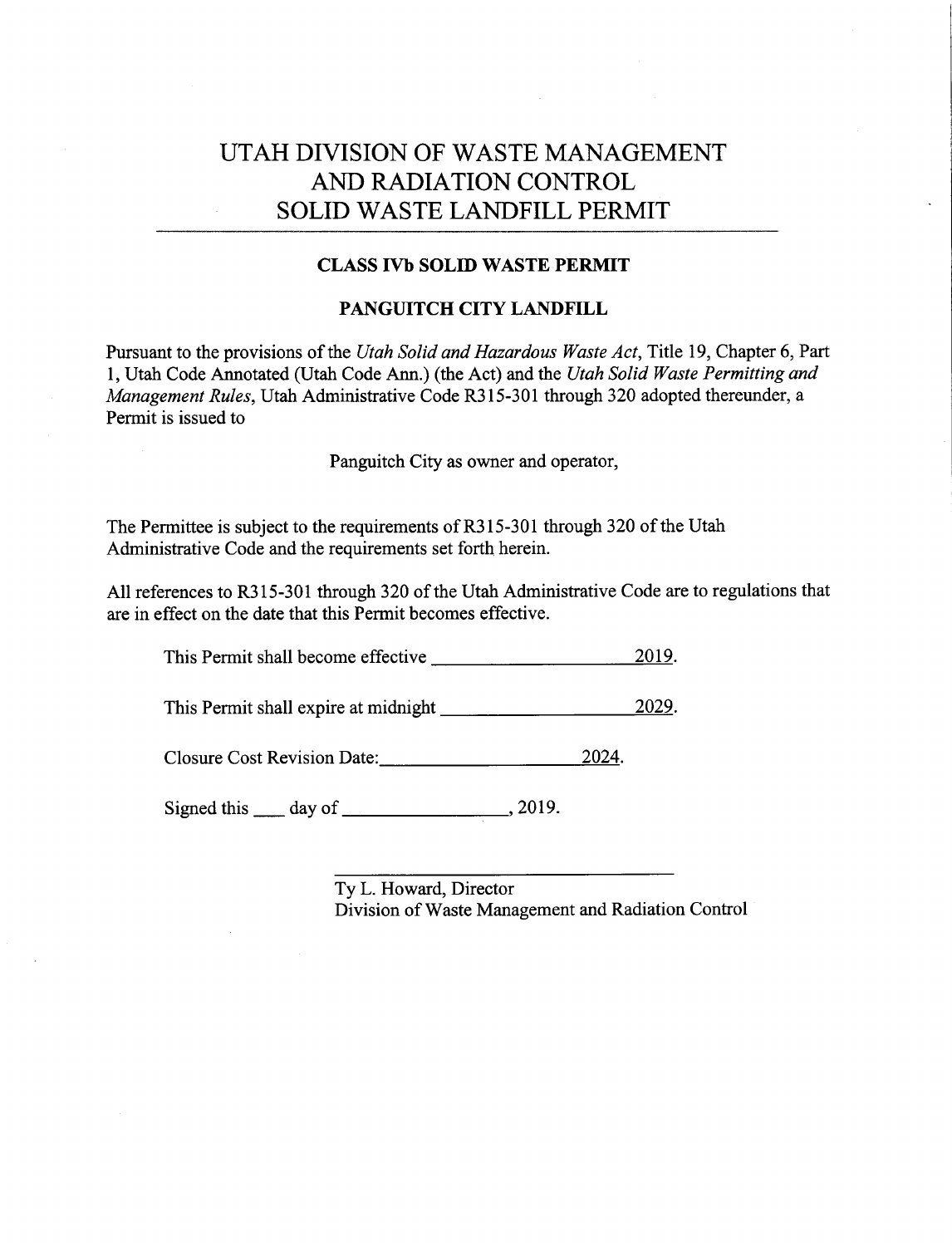# FACILITY OWNER/OPERATOR INFORMATION

| <b>LANDFILL NAME:</b>              | Panguitch Class IVb Landfill                                                                                                                                                                   |
|------------------------------------|------------------------------------------------------------------------------------------------------------------------------------------------------------------------------------------------|
| <b>OWNER NAME:</b>                 | Panguitch City                                                                                                                                                                                 |
| <b>OWNER ADDRESS:</b>              | P.O. Box 75, Panguitch, UT 84759                                                                                                                                                               |
| <b>OWNER PHONE NO.:</b>            | 435-676-8585                                                                                                                                                                                   |
| <b>OPERATOR NAME:</b>              | Hughes Waste Haulers, INC                                                                                                                                                                      |
| <b>OPERATOR</b><br><b>ADDRESS:</b> | P.O. Box 980, Panguitch, UT 84759                                                                                                                                                              |
| <b>OPERATOR PHONE</b><br>NO.       | 435-676-8375                                                                                                                                                                                   |
| <b>TYPE OF PERMIT:</b>             | Class IVb Landfill                                                                                                                                                                             |
| PERMIT NUMBER:                     | 9610R2                                                                                                                                                                                         |
| <b>LOCATION:</b>                   | Landfill site is located in Township 34 south, Range 5<br>west, Section 26 No., SLMB; Garfield County, Lat. 37<br>deg <sup>o</sup> 49 min' 17 sec", Long. 112 deg <sup>o</sup> 23 min' 1 sec." |
| PERMIT HISTORY                     | Permit signed <b>INSERT DATE SIGNED</b>                                                                                                                                                        |